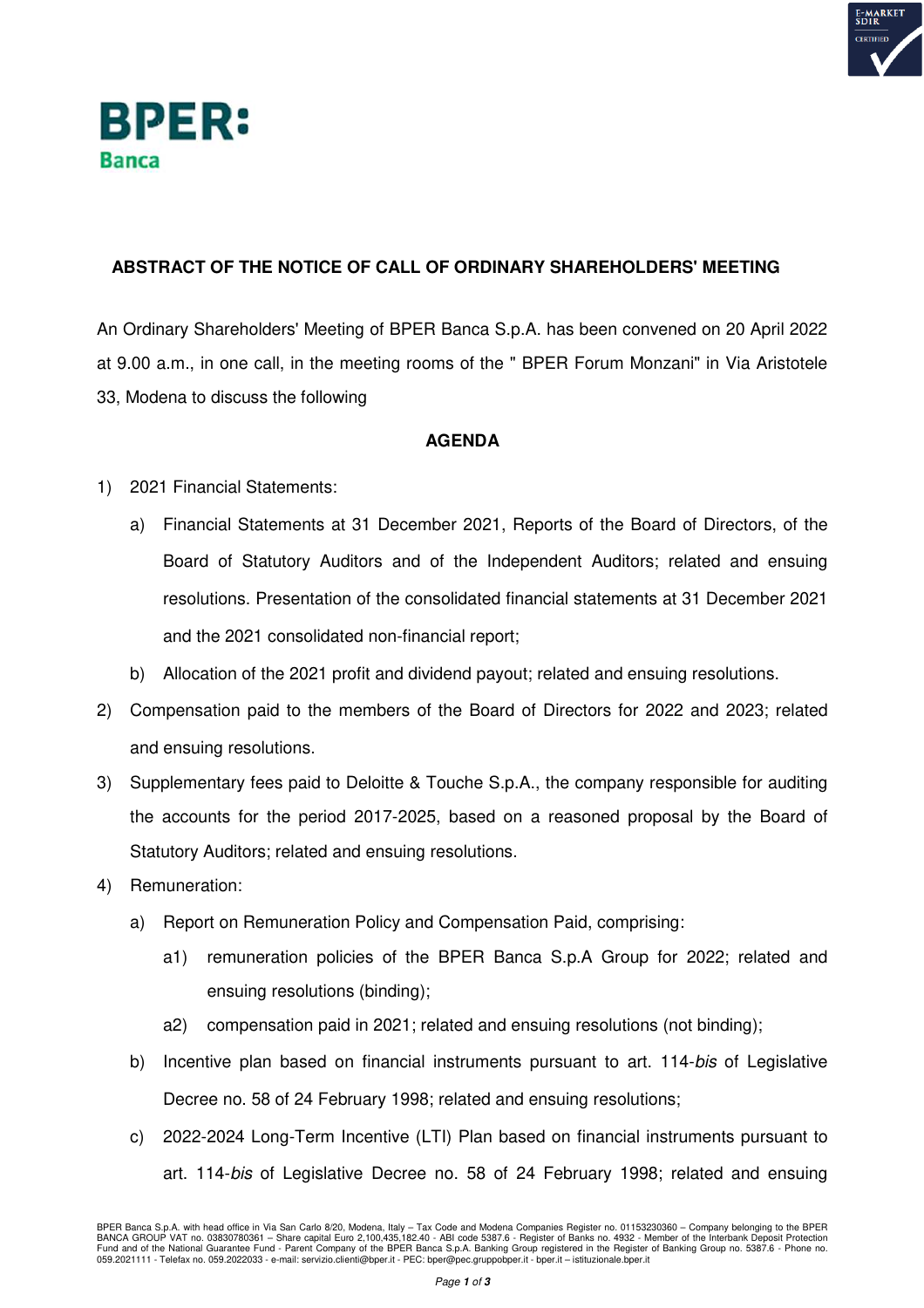

resolutions;

- d) Authorisation to purchase and dispose of treasury shares to service the 2022-2024 Long-Term Incentive (LTI) Plan, the MBO incentive scheme for 2022 and subsequent years, and any severance payments; related and ensuing resolutions.
- 5) Information on internal control policies for risk activities and conflicts of interest with associated persons, in compliance with the requirements of Bank of Italy Circular 285 dated 17 December 2013.

**\* \* \* \* \*** 

## **Procedures for holding the Shareholders' Meeting**

Pursuant to art. 106, para. 4, of Decree 18 dated 17 March 2020, enacted by Law 27 dated 24 April 2020, as amended, and art. 3, para. 1, of Decree 228 dated 30 December 2021, enacted by Law 15 dated 25 February 2022, attendance at the Shareholders' Meeting and voting by those entitled will only be allowed via the designated representative (the "Designated Representative") pursuant to art. 135-*undecies* of Decree no. 58/1998 ("CFA"), Computershare S.p.A., in the manner indicated in the complete version of the notice of call available on the Bank's website: www.bper.it – Sito Istituzionale > Governance > Shareholders' Meeting.

\* \* \* \* \*

Details about the share capital and the other information regarding:

- entitlement to attend the Shareholders' Meeting and exercise voting rights solely via the Designated Representative, Computershare S.p.A. (record date: 7 April 2022);
- the grant of proxies/sub-proxies to the above Designated Representative, together with the related voting instructions;
- additions to the agenda and/or the presentation of motions on items already on the agenda by members holding at least 2.5% of share capital, pursuant to art. 126-bis, para. 1, first sentence CFA (within ten days of the publication of this notice on the Bank's website);
- the presentation of motions by the holders of voting rights pursuant to art. 126-bis, para. 1, third sentence CFA (by 5 April 2022);
- the right to ask questions before the Shareholders' Meeting about the items on the agenda (by 7 April 2022);